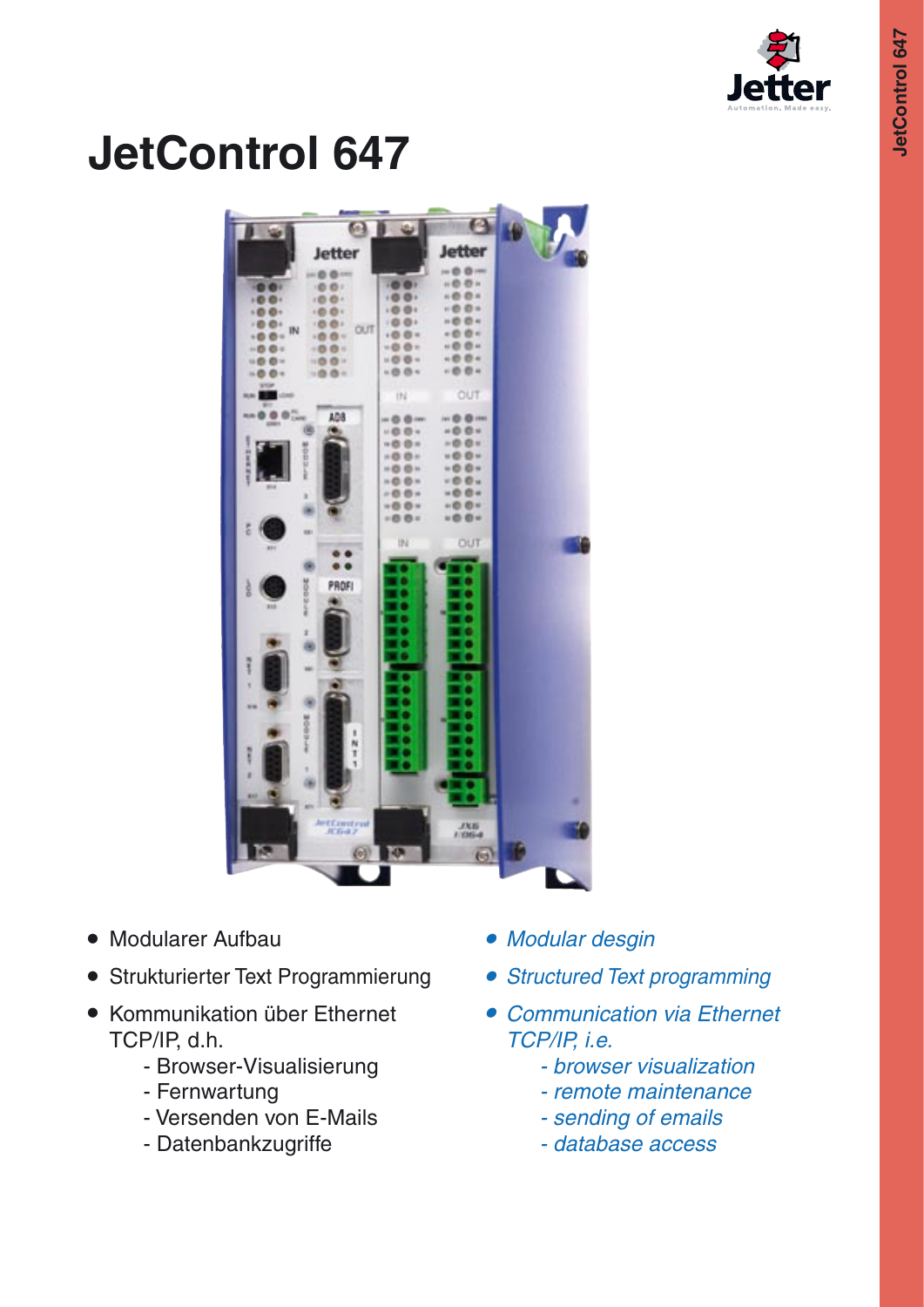### **Alle Daten jederzeit verfügbar Beschreibung**

Die Steuerungsfamilie JetControl ist speziell für den Einsatz in verteilten, skalierbaren Systemen in der Industrieumgebung entwickelt worden. Durch die Verwendung von Ethernet als Verbindungsmedium wird erstmals eine durchgängige Anbindung an die "PC-Welt" (Verwaltungs- und Management-Ebene) möglich (Vertikale Integration).

Die Kommunikation zwischen den Netzwerkteilnehmern findet ebenfalls über Ethernet TCP/IP statt. Einzelmaschinen können so zu Anlagen zusammengefasst werden. Der Programmierer kann somit geräteübergreifend programmieren ohne die Kommunikation in einem Master definieren zu müssen. Anlagen sind schnell zu erweitern ohne neu konfiguriert werden zu müssen (Horizontale Integration).

Für die Verbindung der Steuerungen untereinander können handelsübliche Ethernetprodukte verwendet werden, z.B. Kabel und Infrastrukturkomponenten (Hubs, Switche, etc.). Es gelten dabei auch die Regeln einer Standard-Ethernetverkabelung.

### **Ein Werkzeug für die ganze Steuerungsfamilie**

Die Programmierumgebung JetSym bietet neben effizienter Projektverwaltung, Strukturierter Text Programmierung und Multitasking auch die notwendigen Funktionen für die Inbetriebnahme, Fehlersuche und Dokumentation. Der Visualisierungseditor JetViewSoft bietet die dazu passende browser-basierte Visualisierung. Die damit generierten HTML-Seiten können sowohl auf dem Visualisierungs-PC als auch auf einer Steuerung abgelegt werden.

#### **Baukasten-System für die Automatisierung**

Ein weiterer, großer Vorteil der Steuerungsfamilie JetControl ist der modulare Aufbau, d.h. die Trennung in Grundgerät und Erweiterungsmodule. Mit diesem Baukastensystem lassen sich maßgeschneiderte Automatisierungslösungen für fast jede Anwendung realisieren.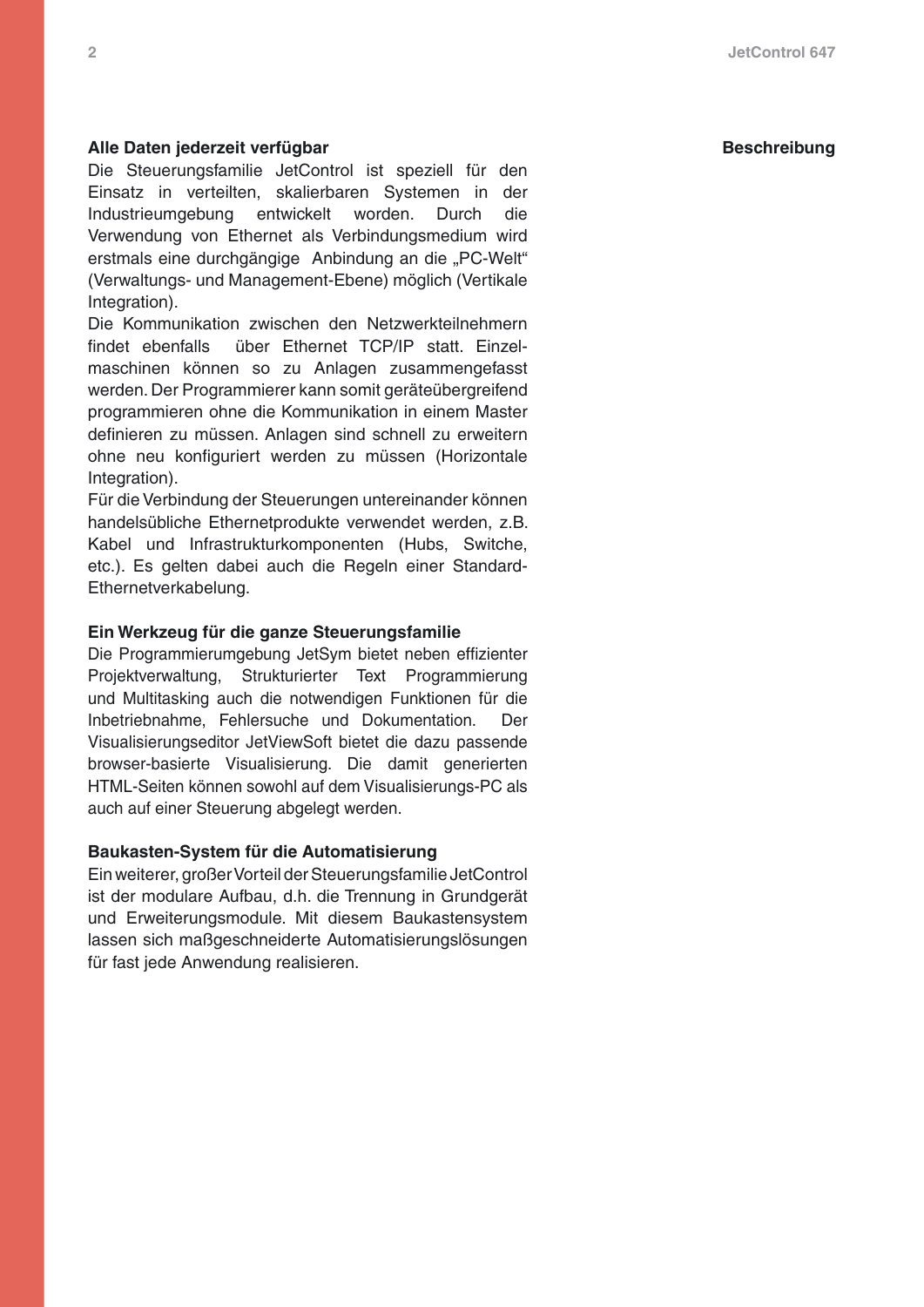### **Description**

### **All data available at any time**

The controller family JetControl was developed especially for use in distributed, scalable systems in industrial environments. By using Ethernet as communication medium, integrated connection to the PC world (administration and management level) becomes possible for the first time (vertical integration).

The network nodes communicate via Ethernet TCP/IP as well. This allows to easily combine individual machines into production plants. The programmer need not program each machine individually anymore, i.e. need not define the communication in a master. It is possible to add eas ily plant components without new configuration (horizontal integration).

In order to interconnect controllers, commercially available Ethernet products can be used such as cables and infrastructure components (hubs, switches, etc.). The rules for standard Ethernet wiring apply here as well.

#### **One Tool for the Entire Controller Family**

Apart from efficient project management, Structured Text programming and multitasking, the programming environment JetSym also provides all functions necessary for commissioning, troubleshooting and documentation. For this purpose, the visualization editor JetViewSoft offers browser-based visualization. The HTML pages generated with JetViewSoft can be stored both on the visualization PC and on the controller.

#### **Modular system for automation**

Another great advantage of the JetControl controller family is the modular design, i.e. separation of basic controller and expansion modules. This modular design allows to realize automation-specific solutions for almost any application.

**JetControl 647**

**JetControl 647**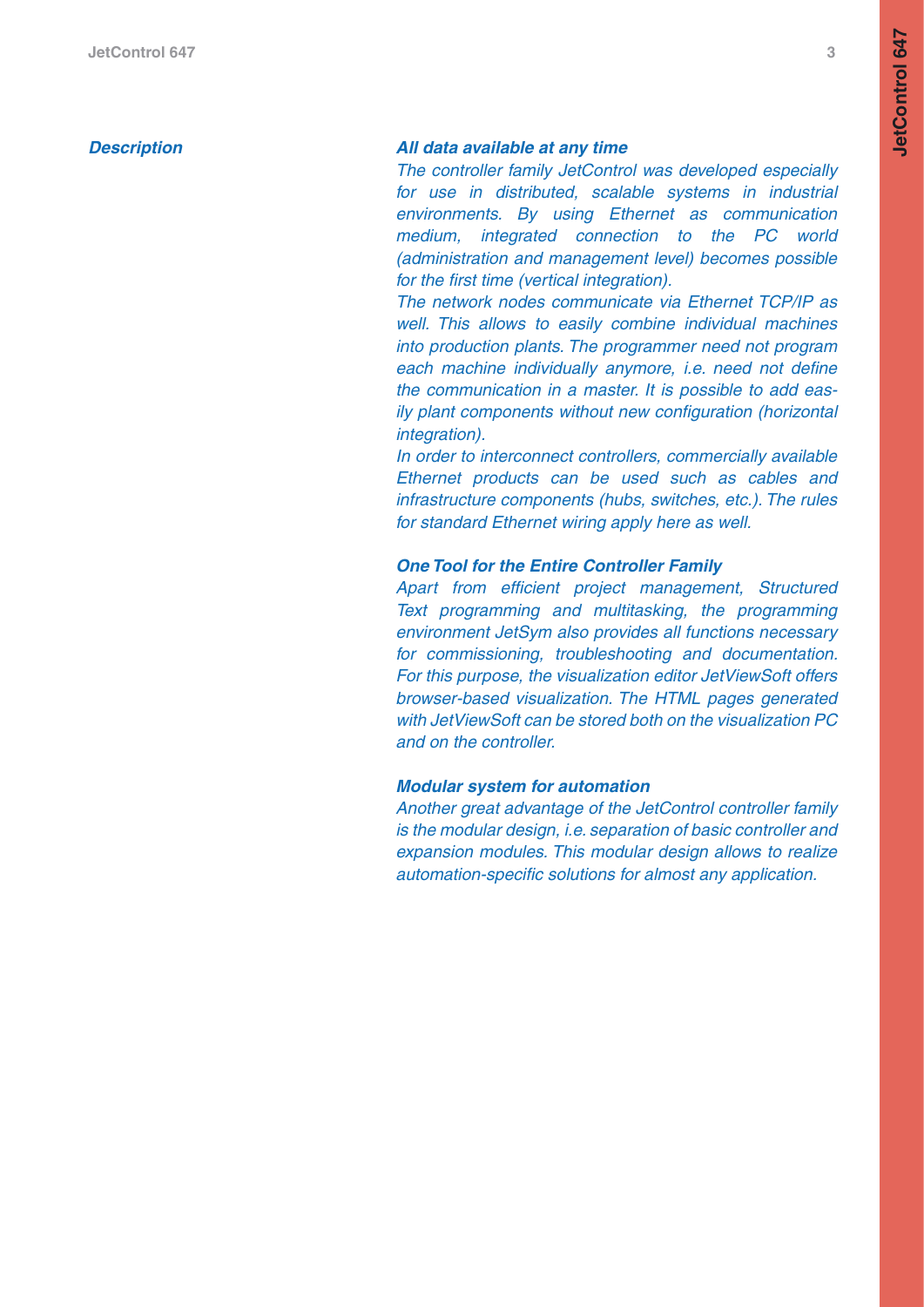

Integrated TCP/IP, from the Office to the Sensor.



browser and sending alarm messages via e-mail or SMS.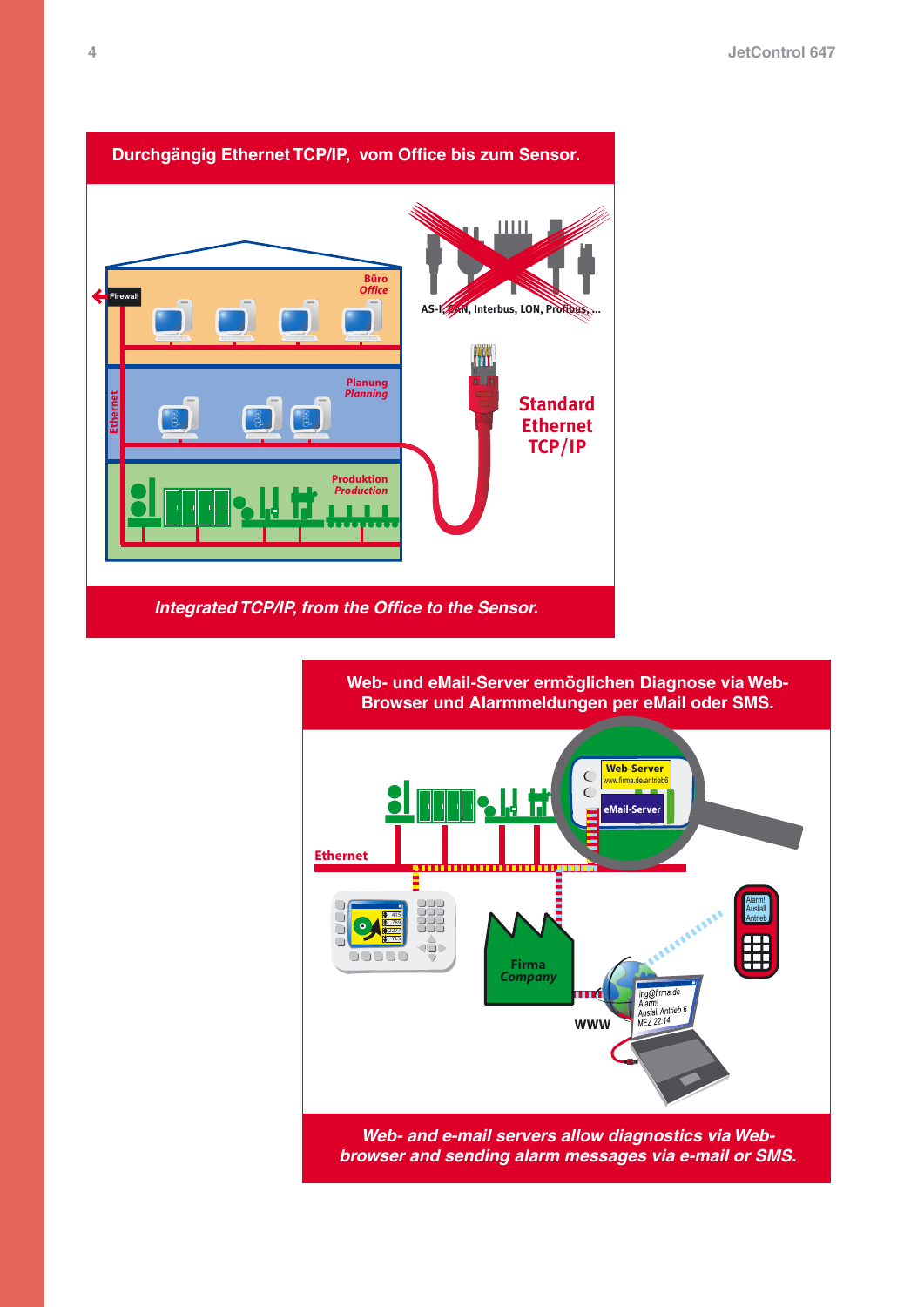5



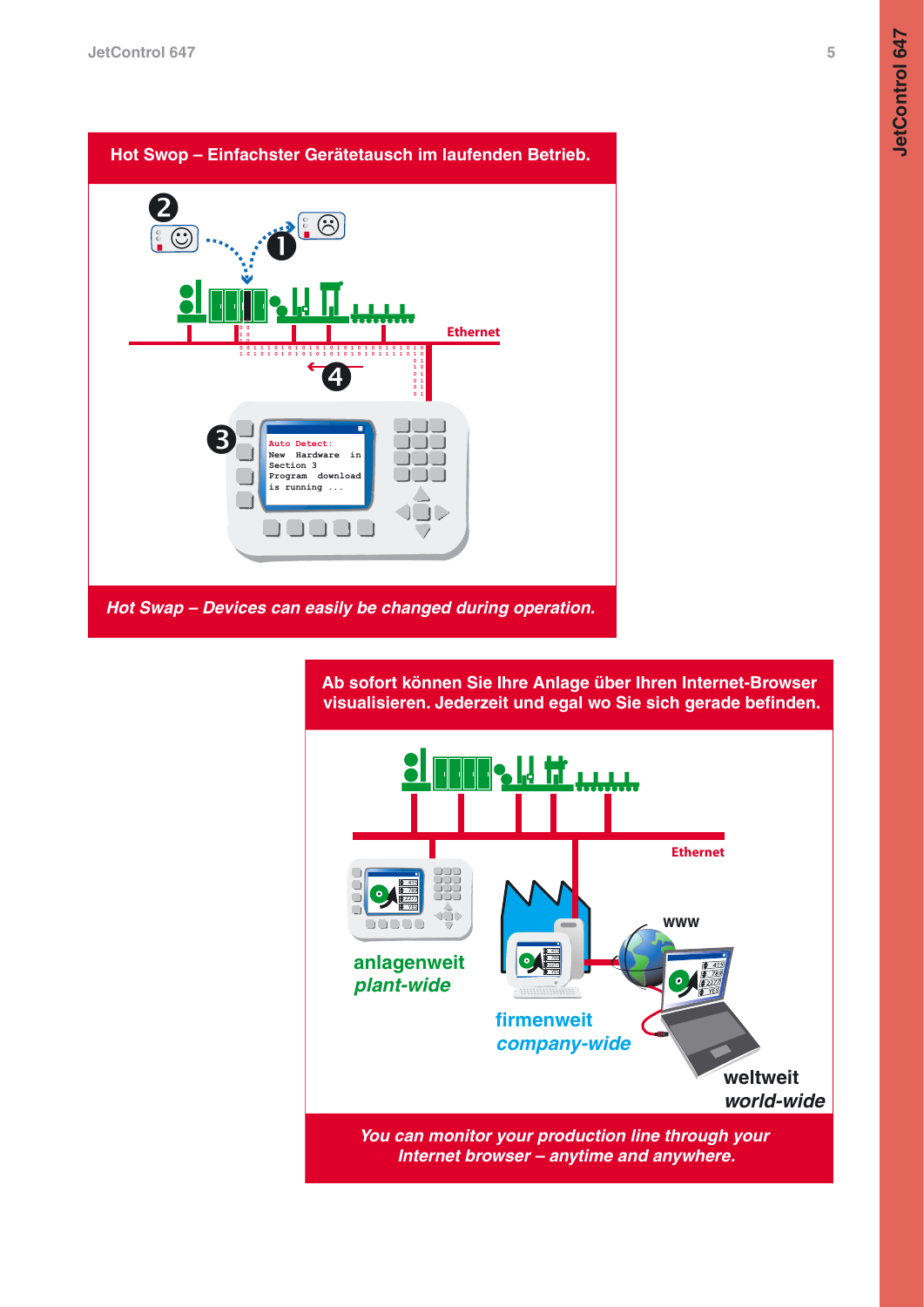Das Grundgerät des Steuerungssystems JetControl 647 besteht aus einem Gehäuse und einem CPU-Basismodul. Drei unterschiedliche Gehäusegrößen bieten Platz für insgesamt ein, vier oder acht Basismodule. Das heißt konkret: bis zu 480 digitale Ein- / Ausgänge, 192 analoge Ein- / Ausgänge, 21 Servoachsen bzw. 21 Schrittmotorachsen in einem Gehäuse.

Drei verschiedene Basismodule stehen zur Verfügung. Durch das Bestücken der Basismodule mit Submodulen, lässt sich die gesamte funktionelle Bandbreite der Automatisierung realisieren.

#### **CPU-Basismodul**

- CPU mit 256 KB Programmspeicher
- 200.000 freie Anwenderregister 32-Bit
- Ethernetschnittstelle
- Programmierschnittstelle RS232
- Netzwerkschnittstelle RS485
- Frei programmierbare Schnittstelle
- Bediengeräteschnittstelle
- 3 Steckplätze für Submodule
- 16 digitale Eingänge
- 16 weitere digitale Ein- oder Ausgänge optional

### **Controller-Basismodul**

- Coprozessor für PID-Regler und Achsfunktionen (Linearund Kreis- Interpolation, elektrisches Getriebe, Wickelmodus, ...)
- 2 Submodul-Steckplätze für Servoachsen, Schrittmotorachsen und PID Regler
- 1 Submodul-Steckplatz für analoge Ein- / Ausgänge, Zähler, Schnittstellen und Schrittmotorachsen
- 16 digitale Eingänge
- 16 weitere digitale Ein- oder Ausgänge optional

### **I/O-Basismodul**

- 32 digitale Eingänge
- 2 Steckplätze für je 16 weitere digitale Ein- oder Ausgänge optional

**Grundgerät**

**Basismodule**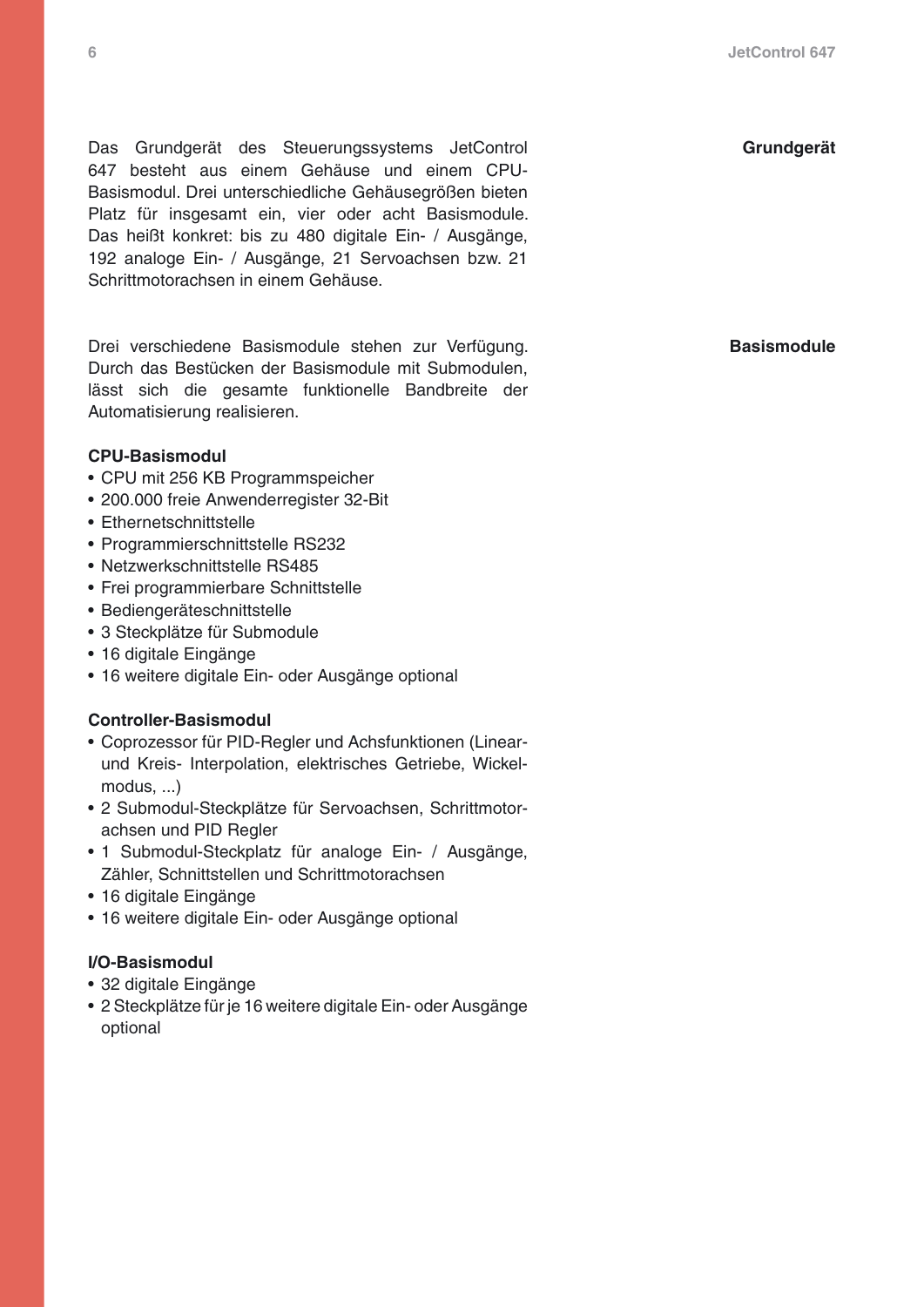**Submodule • JX6-I16(F)**

16 digitale Eingänge 24 V DC

- **JX6-O16** 16 digitale Ausgänge 24 V DC / 0,5 A
- **JX6-DA4**

4 analoge Ausgänge, Ausgänge für PID-Regler

**• JX6-AD8**

8 analoge single ended Eingänge oder 4 analoge Differenzeingänge, Eingänge für PID-Regler

**• JX6-SV1**

Modul zur Ansteuerung eines Servoverstärkers (+/-10 V), 12 Bit Analog-Ausgang; Rückführung: Inkremental (500 kHz), SSI, Hiperface

**• JX6-SM**

Schrittmotorsteuerung: Microstepping 1 MHz, Linearund Kreisinterpolation

**• JX6-PROFI-SLAVE**

Slavemodul zur Anbindung an einen PROFIBUS-Master

**• JX6-AS-INT1**

Modul um das Aktuator-Sensor-Interface anzuschließen

# **• JX6-INT**

Modul zur Bereitstellung von seriellen Schnittstellen

**• JX6-SB(-I)**

CAN Interface für den Anschluss von JX2-Modulen und JetMove Antrieben

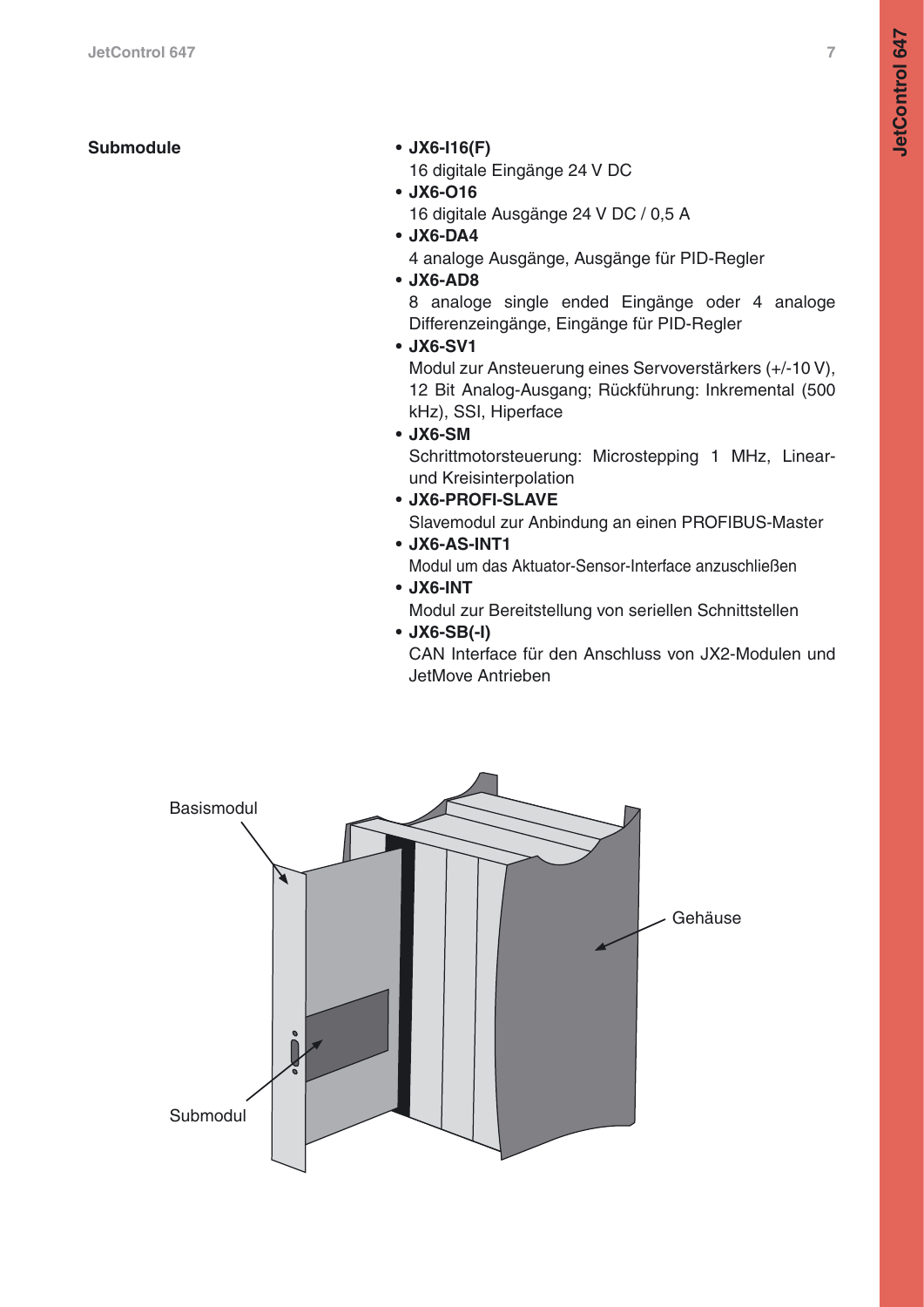The basic device of the JetControl 647 system consists of a rack and a CPU basic module. Racks of three different sizes provide room for one, four or eight basic modules. This means in practice: up to 480 digital inputs / outputs, 192 analog inputs / outputs, 21 servo axes, respectively 21 stepper motor axes are placed in one rack.

There are three different basic modules available. The entire range of automation functions can be realized by plugging submodules onto the basic modules.

#### **CPU basic module**

- CPU equipped with a 256 KB program memory
- 200,000 user registers of 32 Bit each
- Ethernet interface
- Programming interface RS232
- Network interface RS485
- User programmable interface
- Operating terminal interface
- 3 submodule sockets
- 16 digital inputs
- 16 further optional digital inputs or outputs

#### **Controller basic module**

- Co-processor for PID-controllers and axis functions (linear and circular interpolation, electric gearbox, winding mode, ...)
- 2 submodule sockets for servo axes, stepper motor axes and PID-controllers
- 1 submodule-socket for analog inputs / outputs, counters, interfaces and stepper motor axes
- 16 digital inputs
- 16 further optional digital inputs or outputs

### **I/O Basic module**

- 32 digital inputs
- 2 sockets for another 16 digital inputs or outputs per socket, optional

**Basic Device**

**Basic Modules**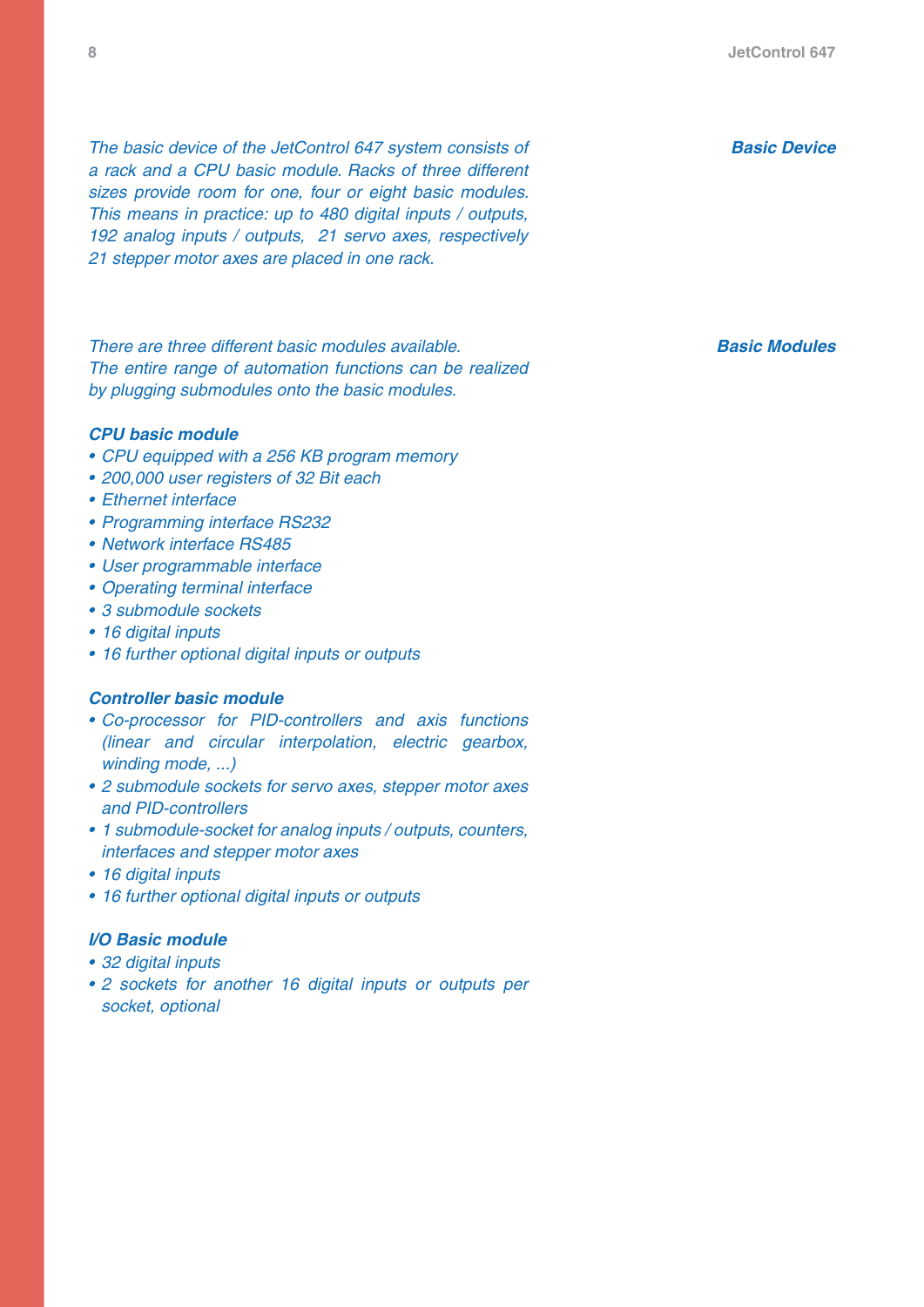- 
- 16 digital inputs, 24 V DC
- **JX6-O16**

16 digital outputs, 24 V DC / 0.5 A

- **JX6-DA4** 4 analog outputs, outputs for the PID-controller
- **JX6-AD8**

8 analog single-ended inputs or 4 analog differential inputs, inputs for the PID-controller

**• JX6-SV1**

Module for driving a servo amplifier (+/-10 V), 12 bit analog output; feedback: incremental (500 kHz), SSI, **Hiperface** 

**• JX6-SM**

Stepper motor control: Microstepping 1 MHz, linear and circular interpolation

- **JX6-PROFI-SLAVE** Slave module for interlinking with a PROFIBUS master
- **JX6-AS-INT1**

Module for connecting the Actuator-Sensor-Interface

# **• JX6-INT**

Module for providing serial interfaces

**• JX6-SB(-I)**

CAN interface for connecting JX2 modules and JetMove drives

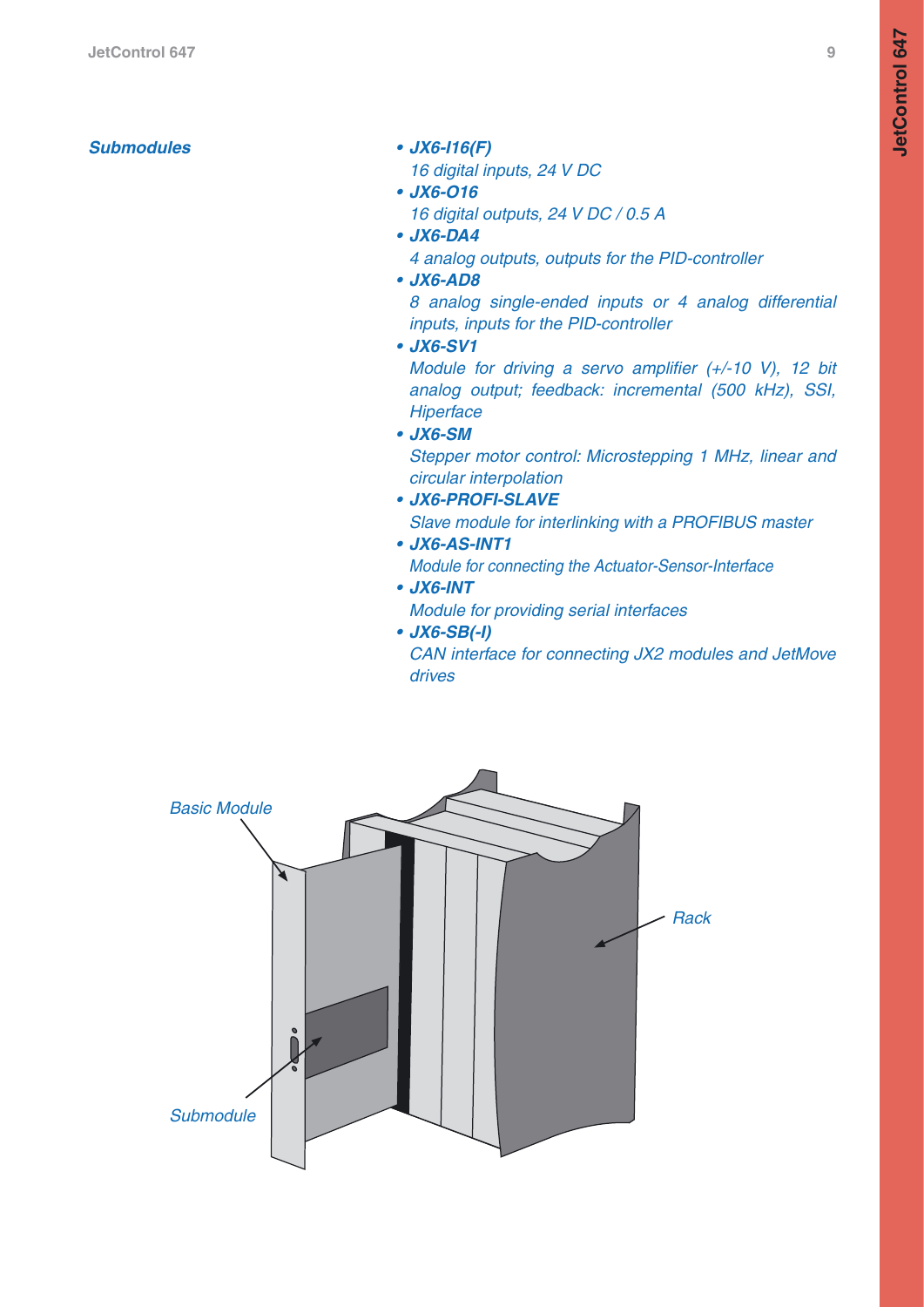# **Technische Daten**

| Programmspeicher          | 256 KB                                                                                          |
|---------------------------|-------------------------------------------------------------------------------------------------|
| <b>Datenspeicher</b>      | 200.000 Register, 32 Bit                                                                        |
| <b>Schnittstellen</b>     | Ethernet 10/100 BaseT, 1x RS232, 2x RS485, 1x RS232/485/422                                     |
| <b>Stromversorgung</b>    | 20  30 V DC                                                                                     |
| Betriebsspannung          | Nennspannung 24V DC, Bereich 20  30 V                                                           |
| <b>Betriebstemperatur</b> | $050^{\circ}C$                                                                                  |
| Lagertemperatur           | $-1070^{\circ}C$                                                                                |
| <b>Schutzart</b>          | IP 20                                                                                           |
| <b>Echtzeituhr</b>        | unterstützt                                                                                     |
| <b>Arithmetik</b>         | +, -, $\kappa$ , /, sin, cos, tan, arcsin, arccos, arctan, ln, e <sup>x</sup> , lxl, $\sqrt{x}$ |

# **Max. Ausbaumöglichkeiten innerhalb der Gehäuse**

|                                          | <b>JX6-BASIS1</b> | <b>JX6-BASIS2</b> | <b>JX6-BASIS4</b> | <b>JX6-BASIS8</b> |
|------------------------------------------|-------------------|-------------------|-------------------|-------------------|
| Max. Anz. der Basis-<br>module inkl. CPU |                   | 2                 | 4                 | 8                 |
| Max. Anz. der Sub-<br>module             | 3                 | 6                 | 12                | 24                |
| Digitale I/O max.                        | 32                | 96                | 224               | 480               |
| Analoge I/O max.                         | $24*$             | 48                | 96                | 192               |
| Servo-Achsen max.                        |                   | 3                 | 9                 | 21                |
| Schrittmotor-Achsen max.                 |                   | 3                 | 9                 | 21                |
| PID-Regler max.                          |                   | 4                 | 12                | 28                |
| <b>Abmessungen (BxHxT)</b><br>in mm      | 73 x 310 x 205    | 124 x 310 x 205   | 225 x 310 x 205   | 444 x 310 x 205   |

**\* in Abhängigkeit der Anzahl der verwendeten JX6-SB(-I)-Module**

# **Max. dezentrale Ausbaumöglichkeit mit JX6-SB(-I)- und JX2-Modulen**

| Digitale I/O max.        | 1488 |
|--------------------------|------|
| Analoge I/O max.         | 720  |
| Servo-Achsen max.        | 24   |
| Schrittmotor-Achsen max. | 48   |
| PID-Regler max.          | 96   |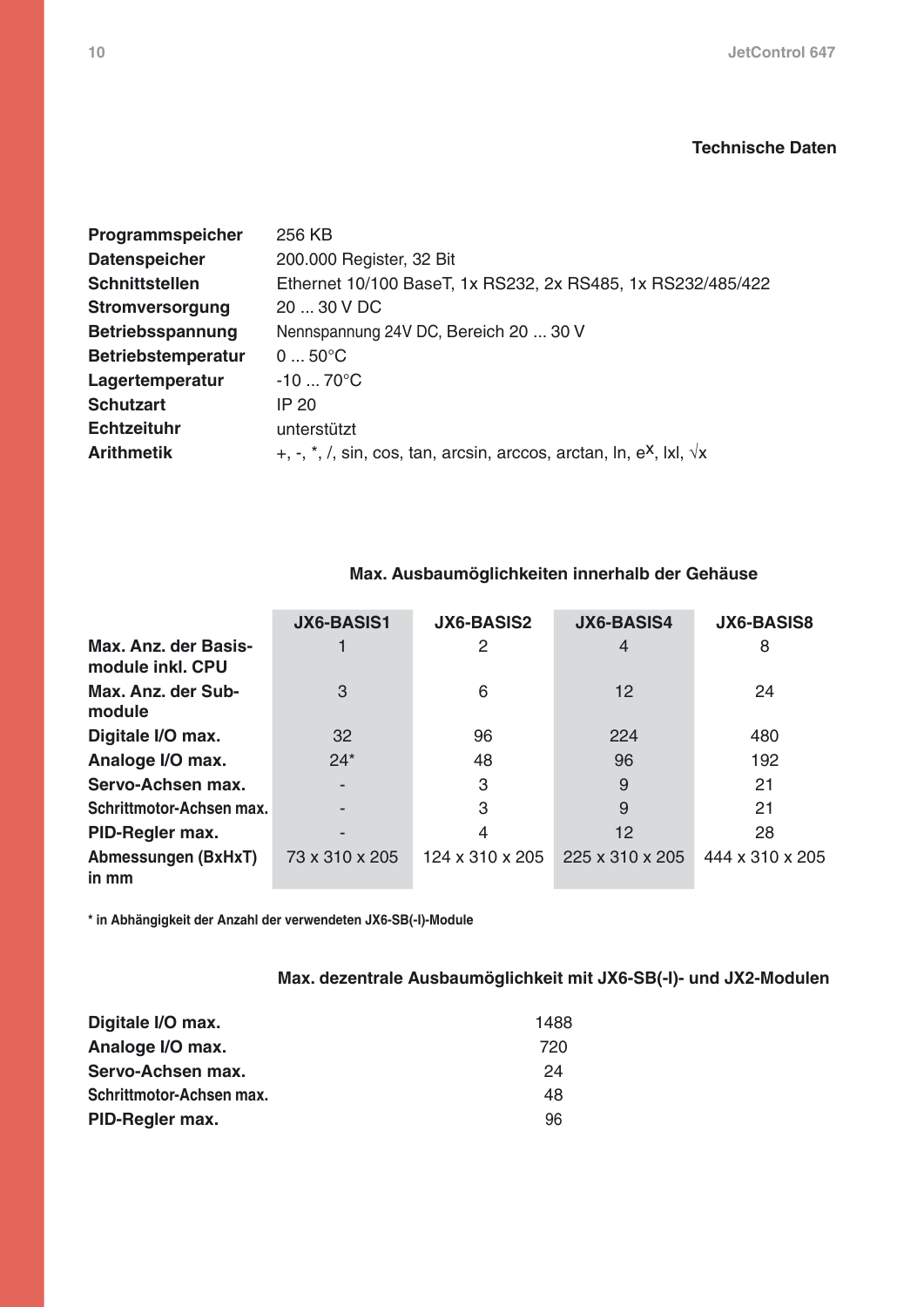# **Technical Data**

| <b>Program memory</b>                | <b>256 KB</b>                                                                                  |
|--------------------------------------|------------------------------------------------------------------------------------------------|
| <b>Data memory</b>                   | 200,000 registers 32 Bit                                                                       |
| <i><b>Interfaces</b></i>             | Ethernet 10/100 BaseT, 1x RS232, 2x RS485, 1x RS232/485/422                                    |
| <b>Voltage supply</b>                | 20  30 V DC                                                                                    |
| <b>Operating voltage</b>             | Rated voltage 24 V DC, range 20  30 V                                                          |
| <b>Ambient temperature</b> 0 50°C    |                                                                                                |
| <b>Storage temperature</b> -10  70°C |                                                                                                |
| <b>Degree of protection</b> IP 20    |                                                                                                |
| <b>Realtime clock</b>                | supported                                                                                      |
| <b>Arithmetik</b>                    | +, -, $\star$ , /, sin, cos, tan, arcsin, arccos, arctan, ln, e <sup>x</sup> , lxl, $\sqrt{x}$ |

|                                                   | <b>JX6-BASIS1</b> | <b>JX6-BASIS2</b> | <b>JX6-BASIS4</b> | <b>JX6-BASIS8</b> |
|---------------------------------------------------|-------------------|-------------------|-------------------|-------------------|
| <b>Max. quant. of basic</b><br>modules, incl. CPU |                   | 2                 | 4                 | 8                 |
| <b>Maximum quantity of</b><br>the submodules      | 3                 | 6                 | 12                | 24                |
| <b>Digital I/Os max.</b>                          | 32 <sup>°</sup>   | 96                | 224               | 480               |
| <b>Analog I/Os max.</b>                           | $24*$             | 48                | 96                | 192               |
| Servo-axes max.                                   |                   | 3                 | 9                 | 21                |
| Stepper motor axes max.                           |                   | 3                 | 9                 | 21                |
| <b>PID-controllers max.</b>                       |                   |                   | 12                | 28                |
| <b>Dimensions (WxHxD)</b><br>in mm                | 73 x 310 x 205    | 124 x 310 x 205   | 225 x 310 x 205   | 444 x 310 x 205   |

# **Maximum expandability within the racks**

**\* depends on how many JX6-SB(-I) modules are used**

| Max. decentralised expandability with JX6-SB(-I) and JX2 modules |  |  |  |  |  |  |
|------------------------------------------------------------------|--|--|--|--|--|--|
|------------------------------------------------------------------|--|--|--|--|--|--|

| <b>Digital I/Os max.</b>    | 1488 |
|-----------------------------|------|
| <b>Analog I/Os max.</b>     | 720  |
| <b>Servo-axes max.</b>      | 24   |
| Stepper motor axes max.     | 48   |
| <b>PID-controllers max.</b> | 96   |